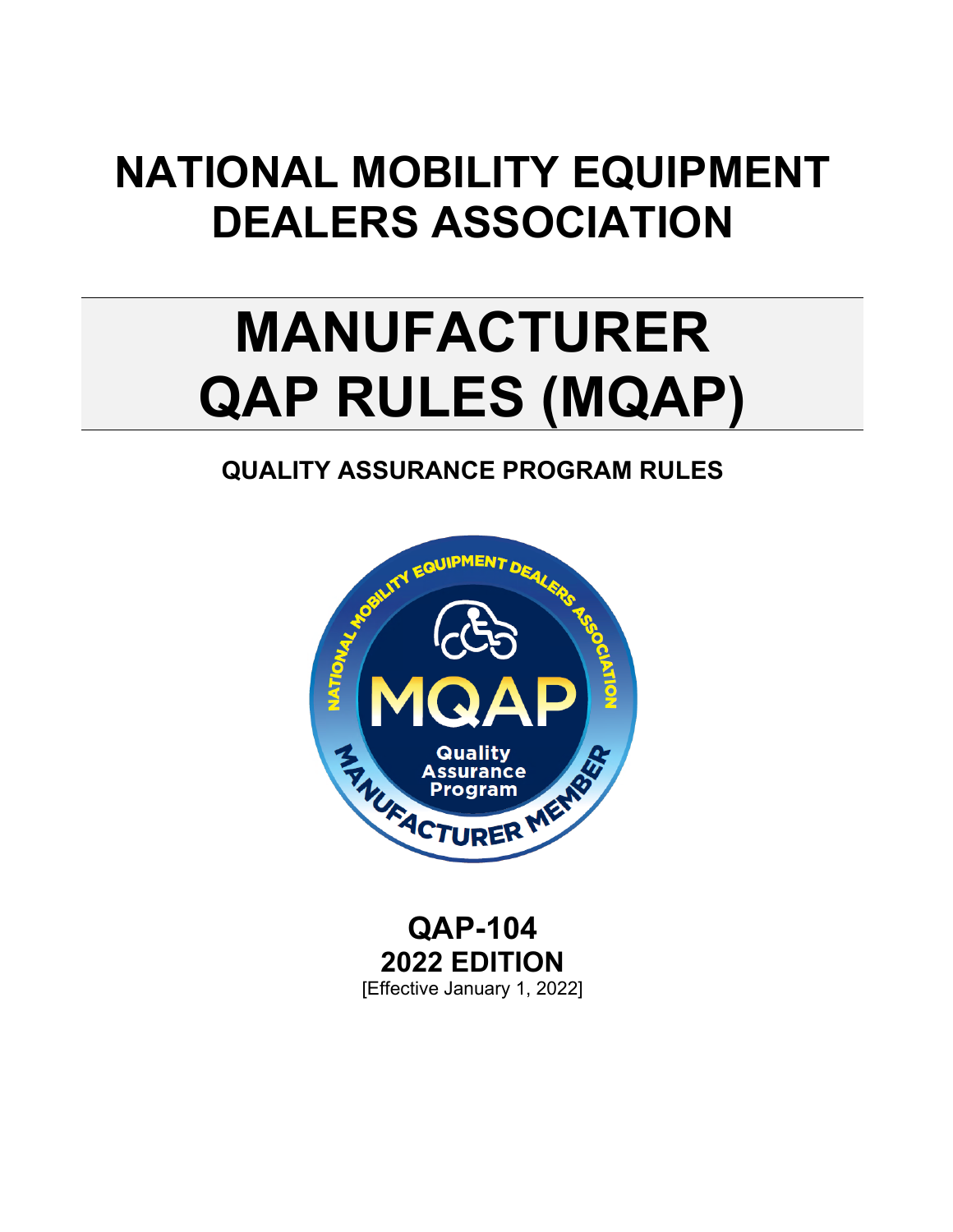

**DOC: QAP-104** NATIONAL MOBILITY EQUIPMENT DEALERS ASSOCIATION **REV: 2022** MANUFACTURER QUALITY ASSURANCE PROGRAM **MQAP RULES** 

### **Table of Contents**

| I.          |                |  |  |  |
|-------------|----------------|--|--|--|
| ΙΙ.         |                |  |  |  |
| III.        |                |  |  |  |
| IV.         |                |  |  |  |
| V.          |                |  |  |  |
| VI.         |                |  |  |  |
| Α.          |                |  |  |  |
| <b>B.</b>   |                |  |  |  |
|             | <b>B1.</b>     |  |  |  |
|             | B <sub>2</sub> |  |  |  |
| $C_{\cdot}$ |                |  |  |  |
| D.          |                |  |  |  |
| Е.          |                |  |  |  |
| F.          |                |  |  |  |
| G.          |                |  |  |  |
| Η.          |                |  |  |  |
| L.          |                |  |  |  |
| J.          |                |  |  |  |
| Κ.          |                |  |  |  |
| L.          |                |  |  |  |
|             |                |  |  |  |
|             |                |  |  |  |
|             |                |  |  |  |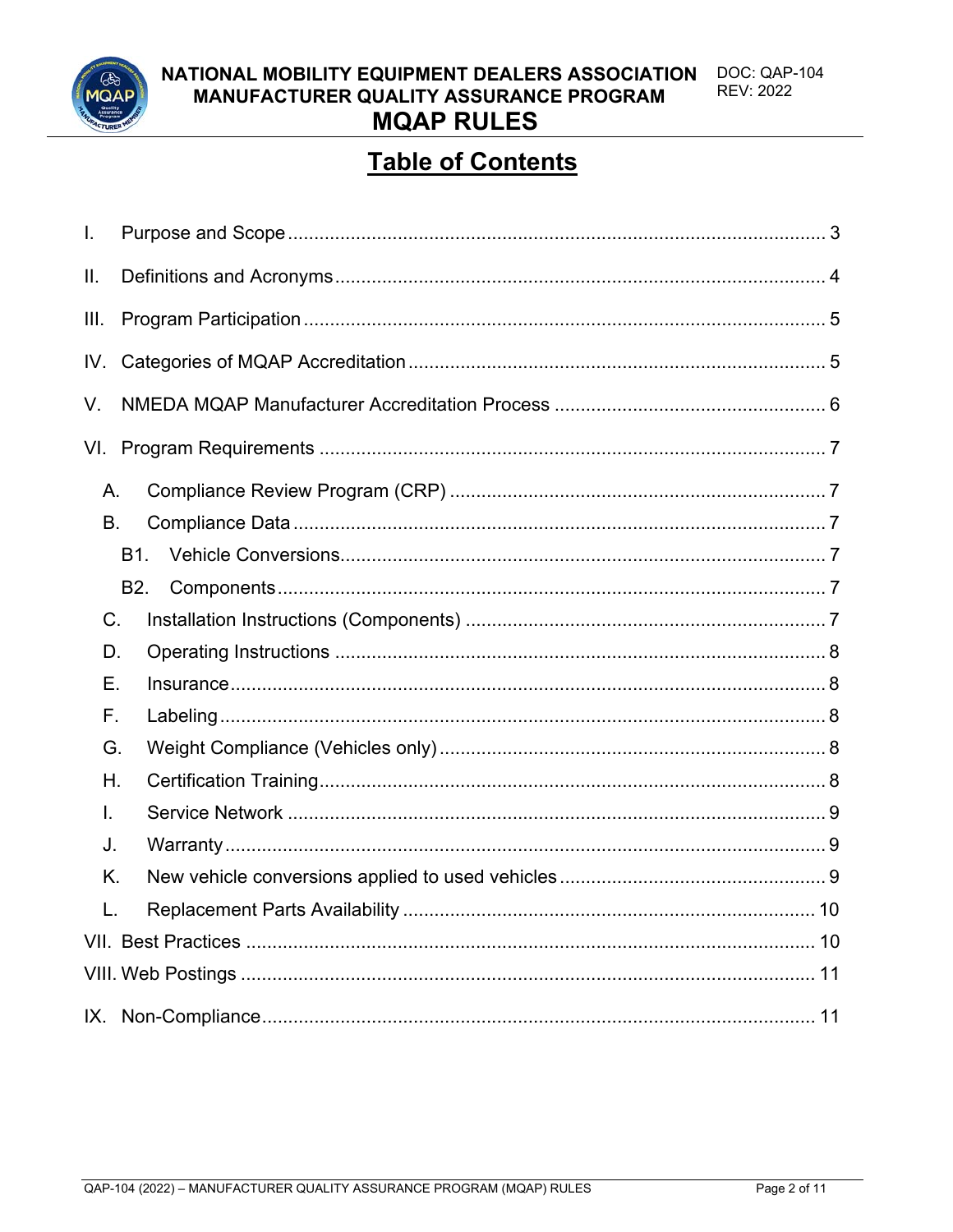

#### **I. Purpose and Scope**

The purpose of the Manufacturer Quality Assurance Program (MQAP) is to ensure that products manufactured and distributed by NMEDA Manufacturer members in North America meet or exceed customer needs as well as applicable industry and government safety standards. It is based on the principle that in order to satisfy customers consistently, companies must have a systematic and documented approach to quality. The program was developed to elevate the level of manufacturer performance to reliably meet consumers' personal transportation needs in the safest manner possible. MQAP is an accreditation open to all mobility vehicle converters and automotive adaptive equipment (ie. component) manufacturers including NMEDA members and non-members.

#### **MQAP Requirements Summary**

All NMEDA Manufacturers shall participate in the MQAP and are held to extremely high standards for consumer safety and product quality. They are required to:

- Submit applicable federal safety standard compliance data (F/CMVSS) to NMEDA's Compliance Review Program (CRP) as requested
- Maintain liability insurance to protect the consumer, installer, and manufacturer
- Provide 24-hour service for all products sold
- Provide detailed operating instructions
- Have a documented certification training program
- Provide minimum 1-year warranty on all products
- Have an established service/dealer network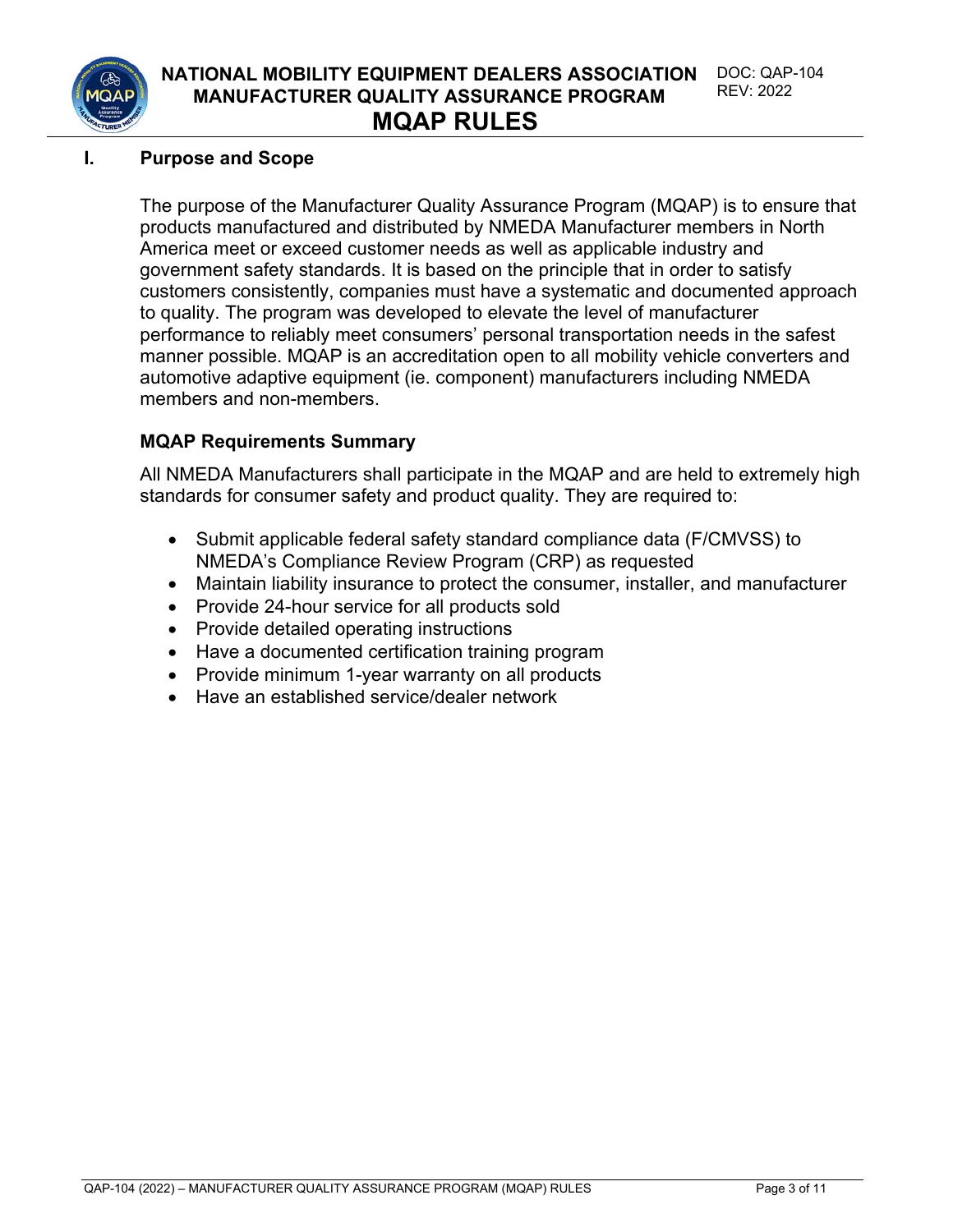

#### **NATIONAL MOBILITY EQUIPMENT DEALERS ASSOCIATION MANUFACTURER QUALITY ASSURANCE PROGRAM** DOC: QAP-104 REV: 2022 **MQAP RULES**

#### **II. Definitions and Acronyms**

| AAE            | Automotive Adaptive Equipment (Components)                                                                                                                                                                                                                                                                            |
|----------------|-----------------------------------------------------------------------------------------------------------------------------------------------------------------------------------------------------------------------------------------------------------------------------------------------------------------------|
| <b>ADA</b>     | Americans with disabilities act                                                                                                                                                                                                                                                                                       |
| <b>CARB</b>    | California Air Resources Board                                                                                                                                                                                                                                                                                        |
| Component      | Any automotive adaptive equipment (AAE), mobility equipment, or<br>mobility products that are routinely installed in vehicles to allow people<br>with disabilities to enter, exit, and or operate a motor vehicle, and<br>includes products such as lifts, driving controls, securement devices,<br>seating, and more |
| <b>CRP</b>     | <b>Compliance Review Program</b>                                                                                                                                                                                                                                                                                      |
| <b>DSP</b>     | <b>Designated Seating Positions</b>                                                                                                                                                                                                                                                                                   |
| <b>F/CMVSS</b> | Federal/Canada Motor Vehicle Safety Standards                                                                                                                                                                                                                                                                         |
| <b>FSM</b>     | <b>Final Stage Manufacturer</b>                                                                                                                                                                                                                                                                                       |
| <b>GAWR</b>    | <b>Gross Axle Weight Rating</b>                                                                                                                                                                                                                                                                                       |
| <b>GVWR</b>    | <b>Gross Vehicle Weight Rating</b>                                                                                                                                                                                                                                                                                    |
| <b>ISM</b>     | Intermediate Stage Manufacturer                                                                                                                                                                                                                                                                                       |
| <b>MFG</b>     | Manufacturer                                                                                                                                                                                                                                                                                                          |
| <b>MY</b>      | <b>Model Year</b>                                                                                                                                                                                                                                                                                                     |
| <b>NHTSA</b>   | National Highway Traffic Safety Administration                                                                                                                                                                                                                                                                        |
| <b>OEM</b>     | <b>Original Equipment Manufacturer</b>                                                                                                                                                                                                                                                                                |
| Product(s)     | The output from the manufacturer's process, means both components<br>and vehicle conversions                                                                                                                                                                                                                          |
| QAP            | <b>Quality Assurance Program</b>                                                                                                                                                                                                                                                                                      |
| TC             | <b>Transport Canada</b>                                                                                                                                                                                                                                                                                               |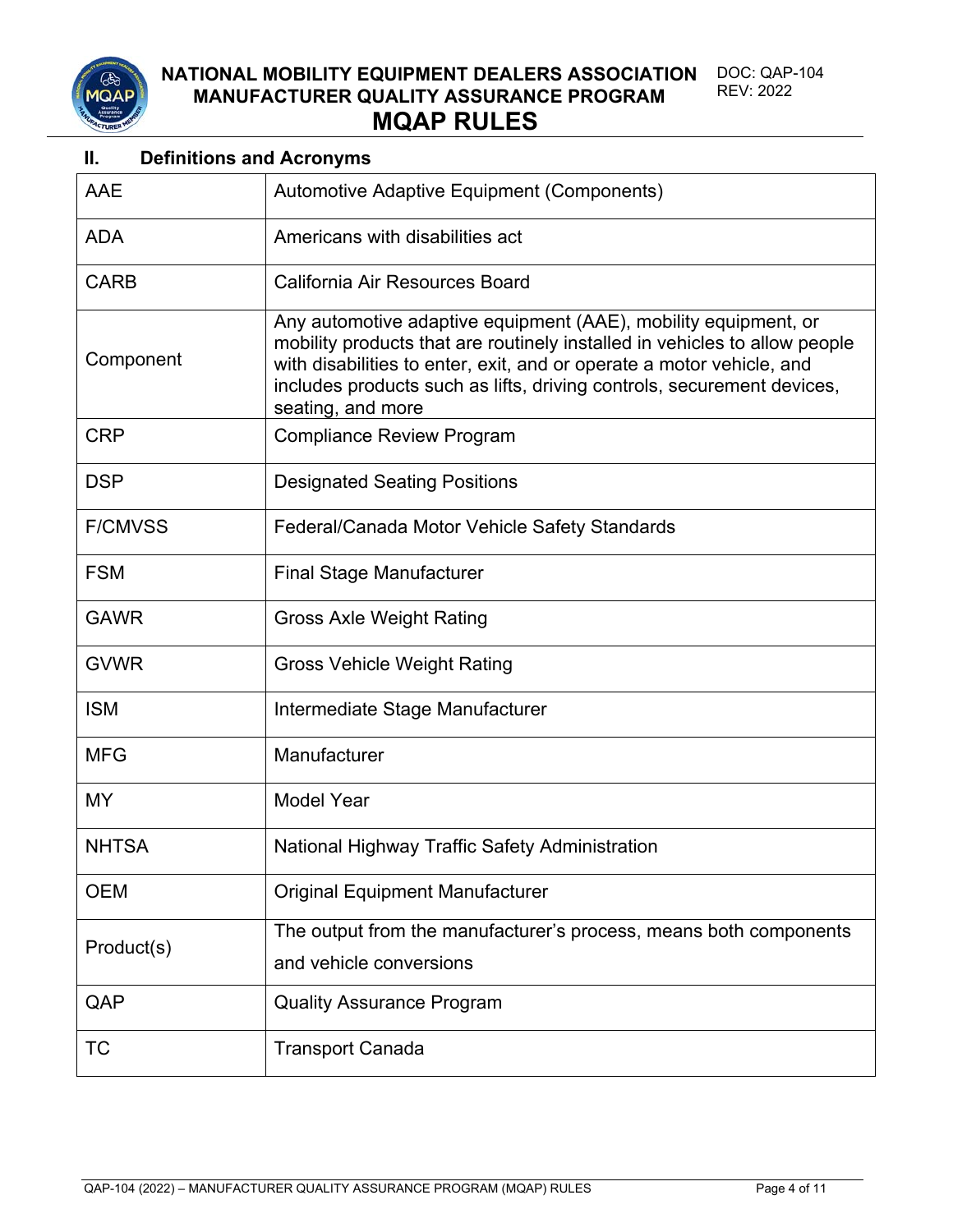

#### **III. Program Participation**

The Manufacturer Quality Assurance Program (MQAP) accreditation is open to all manufacturers who perform vehicle conversions or manufacture mobility equipment (or components) regardless of if the manufacturer is or is not a NMEDA member.

**NMEDA Manufacturer Member:** Participation in the MQAP is required for all NMEDA manufacturer members.

**Non-Member:** Any mobility equipment manufacturer or vehicle converter may attain MQAP accreditation by contacting NMEDA and following the accreditation process.

#### **IV. Categories of MQAP Accreditation**

The MQAP accreditation categories are established based on the type(s) of products that are produced. MQAP manufacturers can earn accreditation in any or all the following categories:

#### **Type 1 – Vehicle Manufacturer:**

A manufacturer who produces adaptive mobility vehicles, including:

- Original Equipment Manufacturer (OEM)
- Intermediate Stage Manufacturers (ISM)
- Alterers
- Final Stage Manufacturers (FSM)

#### **Type 2 - Component Manufacturer**:

A manufacturer who produces adaptive mobility equipment, including, but not limited to:

- Seating systems
- Lifts and Ramps
- Hitches
- Securement systems
- Primary and Secondary controls
- Any other equipment installed in adaptive mobility vehicles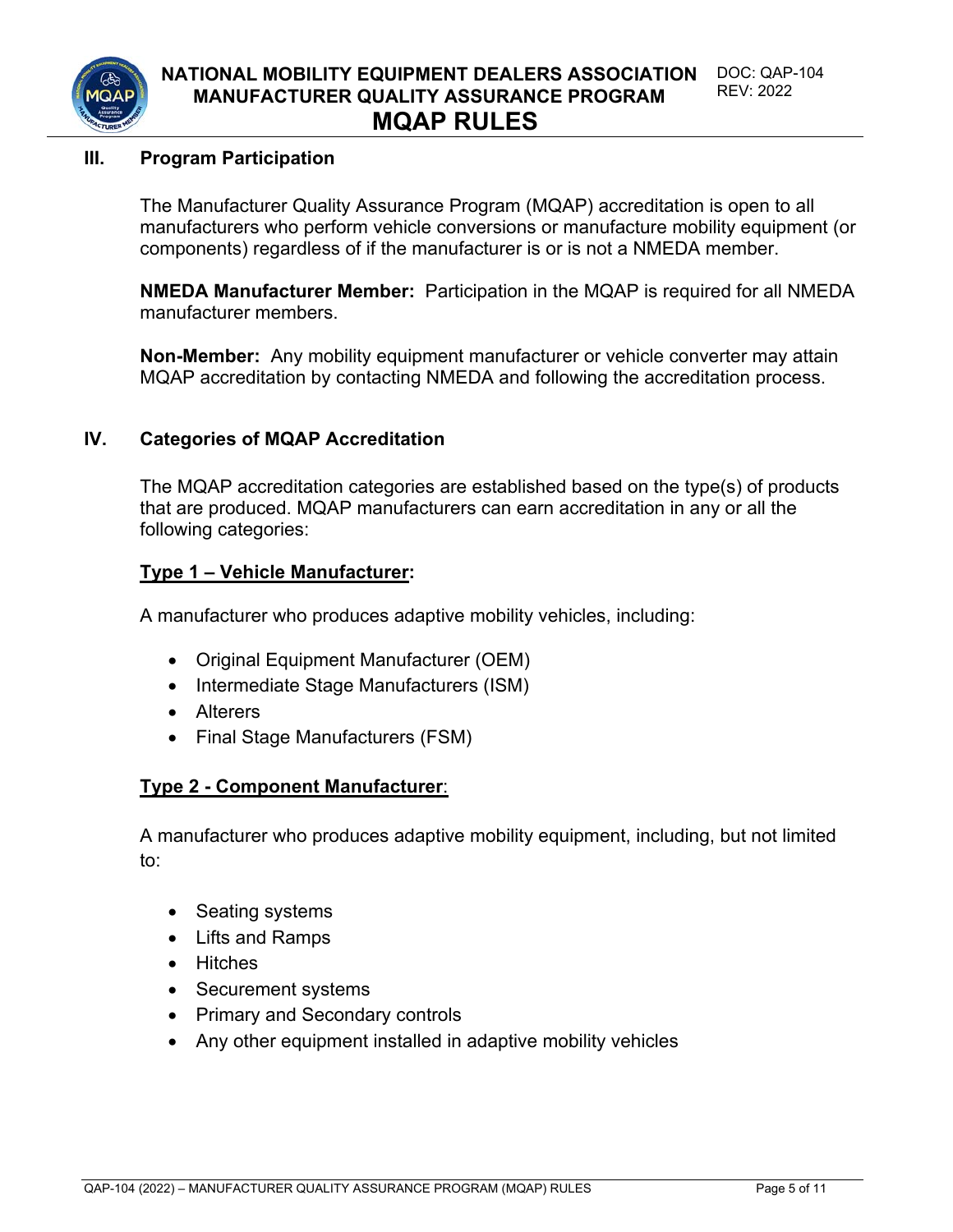

#### **V. NMEDA MQAP Manufacturer Accreditation Process**

- **A.** Complete NMEDA Manufacturer member, or MQAP Non-Member Application.
- **B.** Forward required documentation to NMEDA:

For documents, electronic versions are preferred (PDF).

- 1. Completed Application (original)
- 2. Insurance Certificate (copy)
- 3. Operation Instructions or Owner's Manual for all vehicles/products manufactured (copy or link to digital copy)
- 4. Manufacturer's certification training program (document or outline)
- 5. Sample copies showing all types of labels being applied \*\*applies to vehicle manufacturers only
- 6. Service Network listing and terms and conditions
- 7. First year's dues payment
- 8. Compliance package as required by CRP (contact NMEDA for what compliance requirements are applicable, if any)
- 9. Statement of certification (self-certification) to all applicable federal safety standards for all components where a CRP compliance package was not requested or submitted. This statement will reflect all applicable standards as promulgated by NMEDA at the time of submission.

#### **C. Acceptance:**

NMEDA will issue an accreditation certificate once all required elements are received and approved. If there are compliance items required by CRP, all CRP items must be satisfied. If there are any missing documents, the NMEDA membership coordinator will provide written notice within ten (10) calendar days to the applicant. The applicant will have thirty (30) calendar days to provide the missing elements or a plan on when the missing elements will be provided.

#### **D. Renewal:**

Accreditation is renewed annually on the member or non-member's anniversary. Annual membership or non-member dues are required to be paid in accordance with the NMEDA Bylaws in order to maintain good standing status.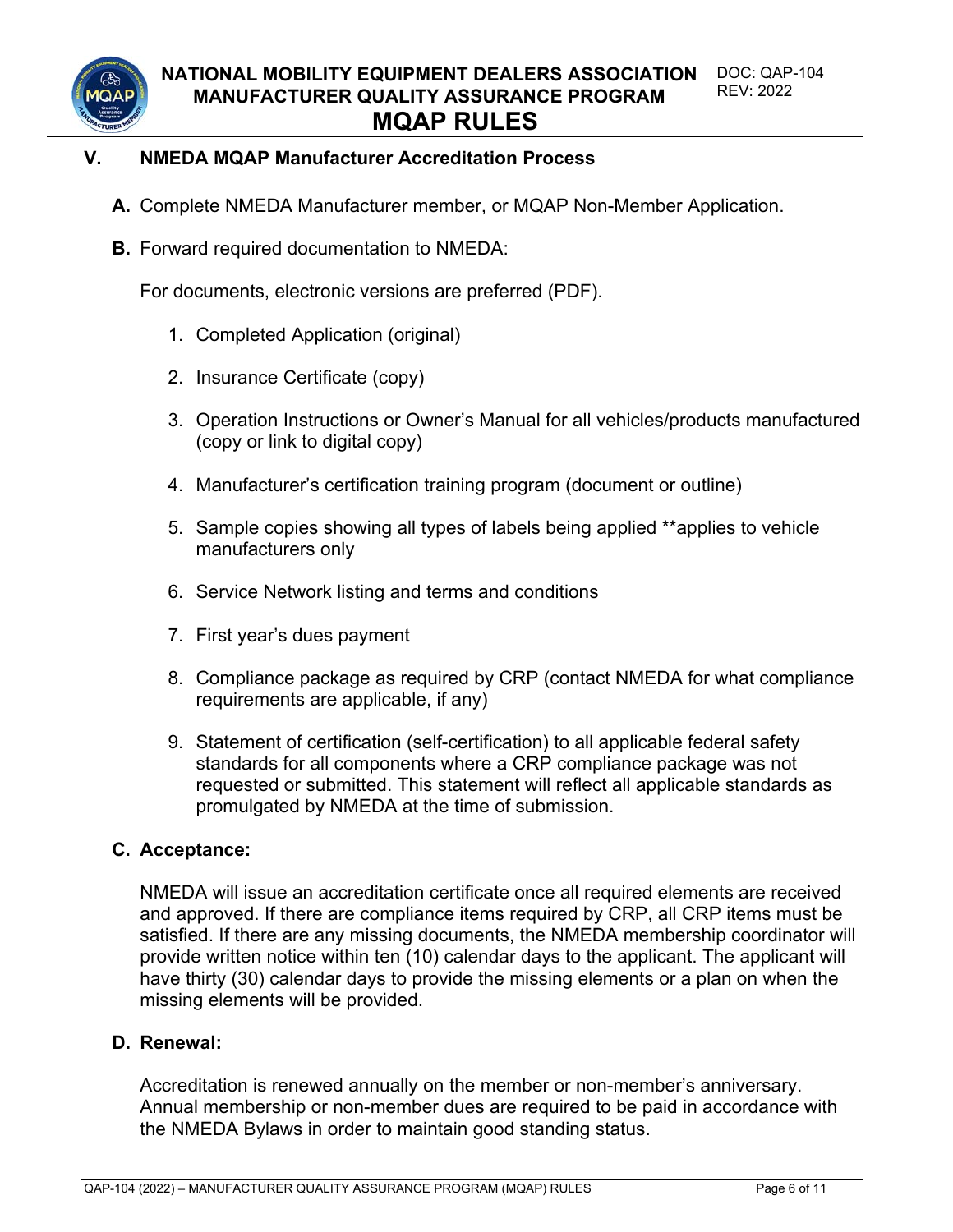

#### **VI. Program Requirements**

#### **A. Compliance Review Program (CRP)**

Participation in the NMEDA CRP is required for all manufacturers. The level of participation and the details of any data or compliance documents to be submitted will be determined by the CRP.

#### **B. Compliance Data**

#### B1. **Vehicle Conversions**

A compliance data package compiled in accordance with the "MQAP Compliance Data for Vehicle Conversions" form (CRP-F02) shall be submitted to the CRP for all applicable vehicle conversions sold. All applicable conversions must be reviewed and accepted by CRP prior to the first sale date. When the OEM releases a new model year of a given platform, the conversion company must complete and submit the "Vehicle Model Year Update" form (CRP-F08) for all conversions they intend to continue to sell and state if there are any design changes that affect compliance and/or require additional testing.

#### B2. **Components**

Unless requested by the CRP, there is no compliance data requirement for components that are not federally regulated or that do not have any other standards that apply other than what is stated by the manufacturer. For all components that are federally regulated, and when a compliance data package is not requested by the CRP, the manufacturer shall provide a statement of self-certification. This certification statement shall list each component and all applicable standards that apply and be signed by an authorized agent of the company, preferably on company letterhead. All applicable regulations and standards promulgated by NMEDA CRP shall be listed in the statement.

#### **C. Installation Instructions (Components)**

The component manufacturer, as required, shall provide installation instructions in sufficient detail showing how their product is installed. The instructions shall contain any safety warnings and/or important aspects of installation to the installer. When specific tools or measurement devices are required such as torque wrenches or multimeters, the instruction shall include the quantitative measurement value including the level of precision and tolerance as required for proper installation. The use of industry standard specifications or tolerance charts for fasteners and the like are acceptable if they are referenced in the instruction. If the installation is not universal to all make/model vehicles; the instructions shall be detailed sufficiently to be specific to the vehicle they are compatible to be installed into including, as relevant, make, model,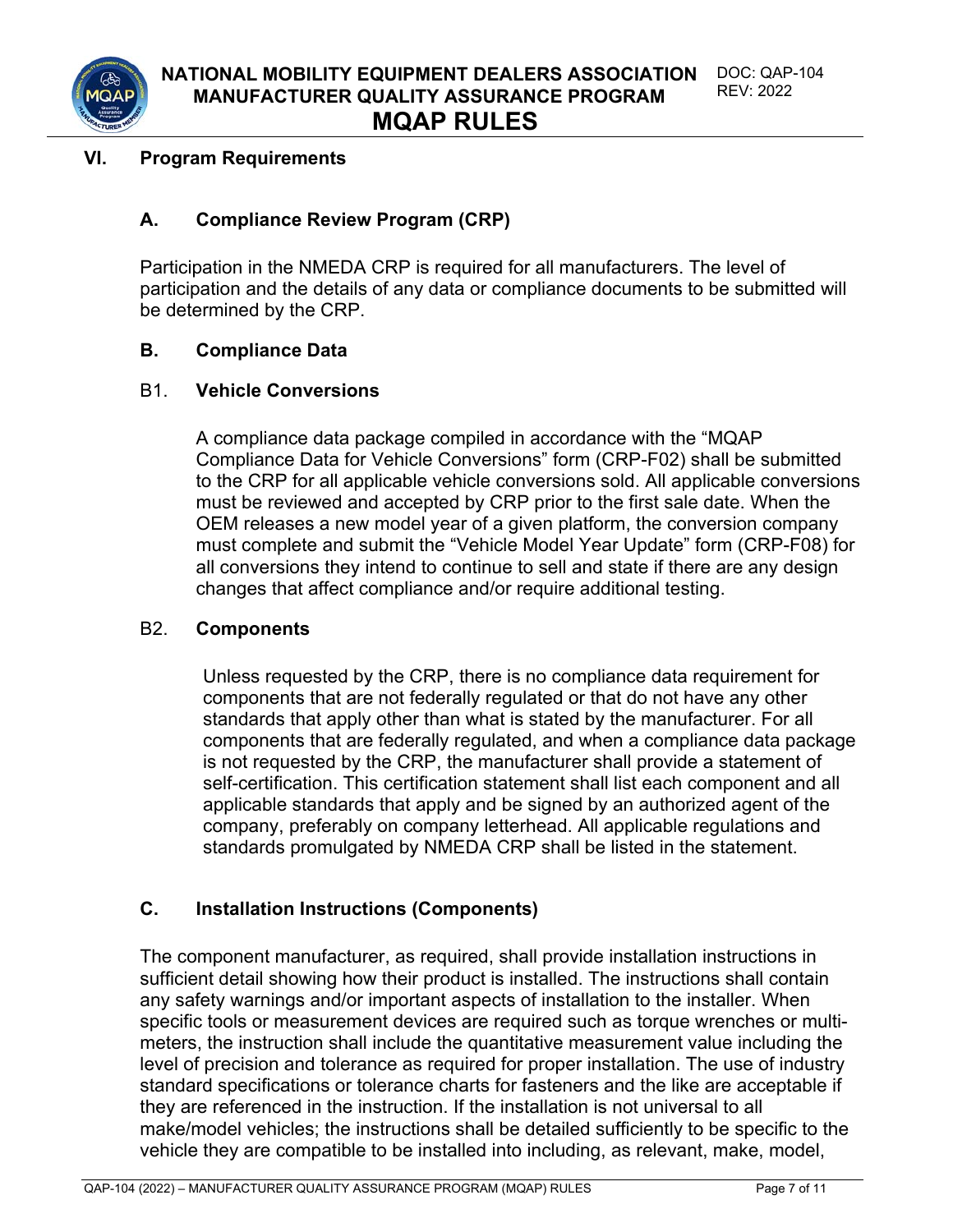

#### **NATIONAL MOBILITY EQUIPMENT DEALERS ASSOCIATION MANUFACTURER QUALITY ASSURANCE PROGRAM** DOC: QAP-104 REV: 2022 **MQAP RULES**

and model years to which the instructions apply. The instructions shall include any critical to quality (CTQ) post-installation inspections or inspection steps recommended by the manufacturer to verify proper installation. These instructions can be in paper or digital format, including web-based.

#### **D. Operating Instructions**

The manufacturer shall provide operating instructions showing how the product is operated and detailing any warnings and/or important aspects of operation to the dealer or consumer. This can be part of owner's manual or stand alone.

#### **E. Insurance**

Manufacturers shall have, as a minimum, liability insurance to cover the manufacturer, installer, and the consumer. Verification of insurance coverage shall be provided upon request.

#### **F. Labeling**

Completed products shall be labeled for compliance to all applicable federal, state, and industry standards including Federal and Canada Motor Vehicle Safety Standards (F/CMVSS), when applicable.

#### **G. Weight Compliance (Vehicles only)**

Completed vehicles shall not exceed OEM weight ratings including GVWR and GAWR (front and rear). The available load carrying capacity shall allow for a minimum of 150 lbs. (68 kg) per designated seating position (DSP).

#### **H. Certification Training**

The manufacturer shall have a documented training program that provides certification training to the installation/service technicians. The certification training shall be made available to and delivered to all dealers and/or service providers. There shall be pass/fail criteria established in the training program, and a 'certificate of completion' or letter of certification shall be provided to candidates who have successfully completed the training. The training certificate or certification letter shall include an expiration date or state that there is no expiration date. The manufacturer shall maintain a list of the names of all current trainees.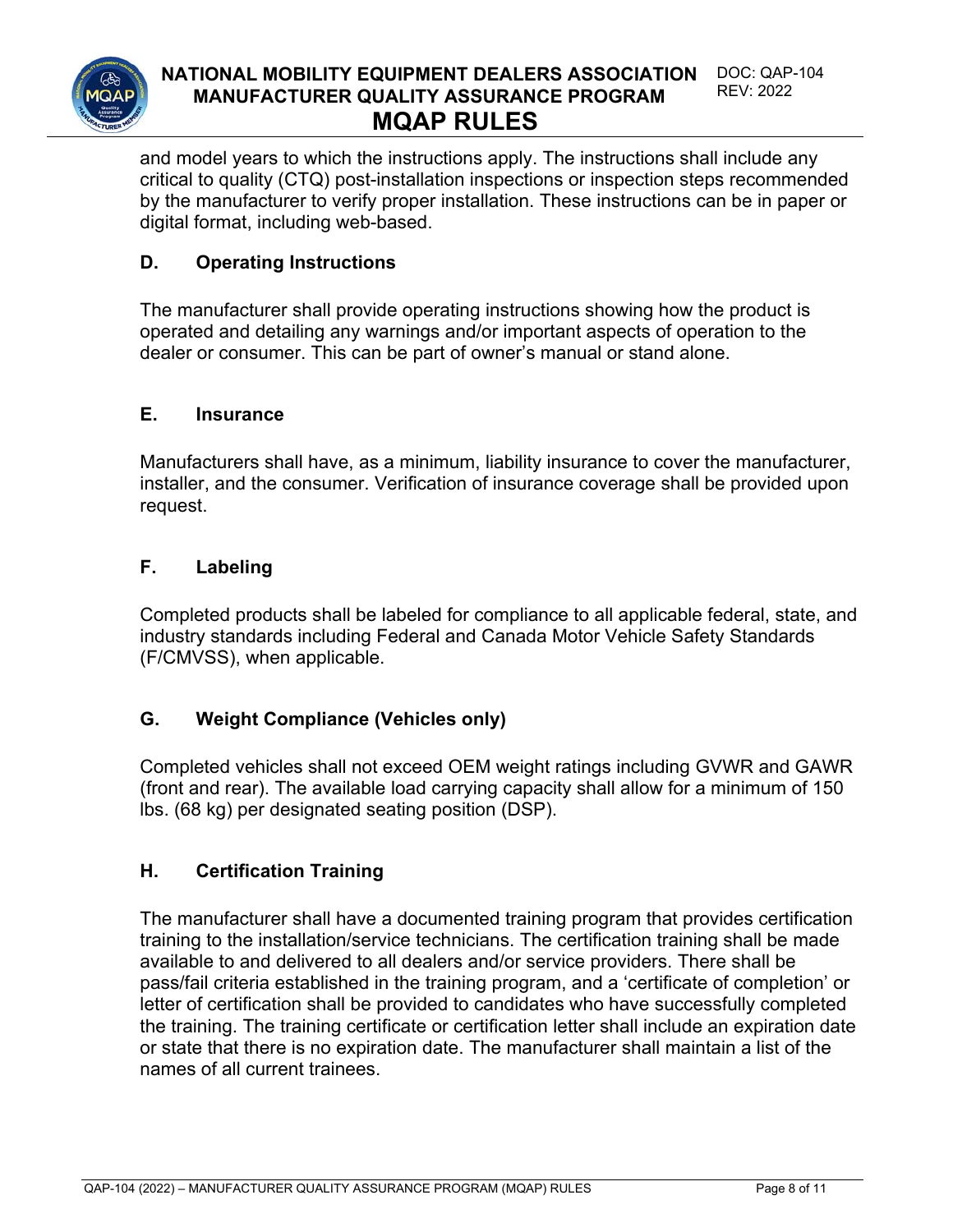

#### **I. Service Network**

To ensure the vehicle/component purchased is serviced and maintained as necessary by qualified technicians, the manufacturer shall have a service network capable of responding to the end user within a twenty-four (24) hour period. When working with NMEDA QAP dealers, the service will be performed or supervised by a certified technician. If a certified technician from a QAP dealer is not readily available, an independent, appropriately certified automotive technician in good standing [such as ASE] may be trained and the servicing instructions will be provided as directed by the product manufacturer. The dealer or service network shall be documented and include the names, addresses, and phone numbers of all qualified service providers, as well as the process steps necessary to provide support to the service provider. The terms and conditions of the service arrangement shall be described in the vehicle/component delivery documents.

**NOTE: NMEDA strongly recommends working only with QAP accredited dealers. QAP dealers are required to have ADA compliant facilities, have NMEDA certified technicians, use only calibrated tools and perform weight assessment to assure compliance with federal safety standards. QAP dealers also bring a wealth of industry knowledge and experience not always found with standard automotive repair shops. QAP dealers should always be your first choice when available.**

#### **J. Warranty**

Manufacturer must provide minimum one (1) year warranty for all products sold.

#### **K. New vehicle conversions applied to used vehicles**

For purposes of this section, the term "conversion" means a structural modification to a vehicle to make it accessible for people with disabilities. All NMEDA members or companies that have conversions posted on the NMEDA website and who apply new conversions to used vehicles shall have a documented screening process in place for used vehicles that is approved by NMEDA that meets the minimum requirements of this section. Used vehicles (titled to end user) eligible for conversion should be in a 'like-new' condition or in the same condition and configuration as were the test vehicles used for certification and they shall be screened for the minimum requirements criteria before a new conversion is applied. This requirement applies to all new vehicle conversions (including conversion kits) installed by vehicle modifiers on used vehicles. Note that if a conversion company or kit manufacturer has more stringent requirements or criteria for used vehicle screening than are stated in this section, the more stringent shall apply.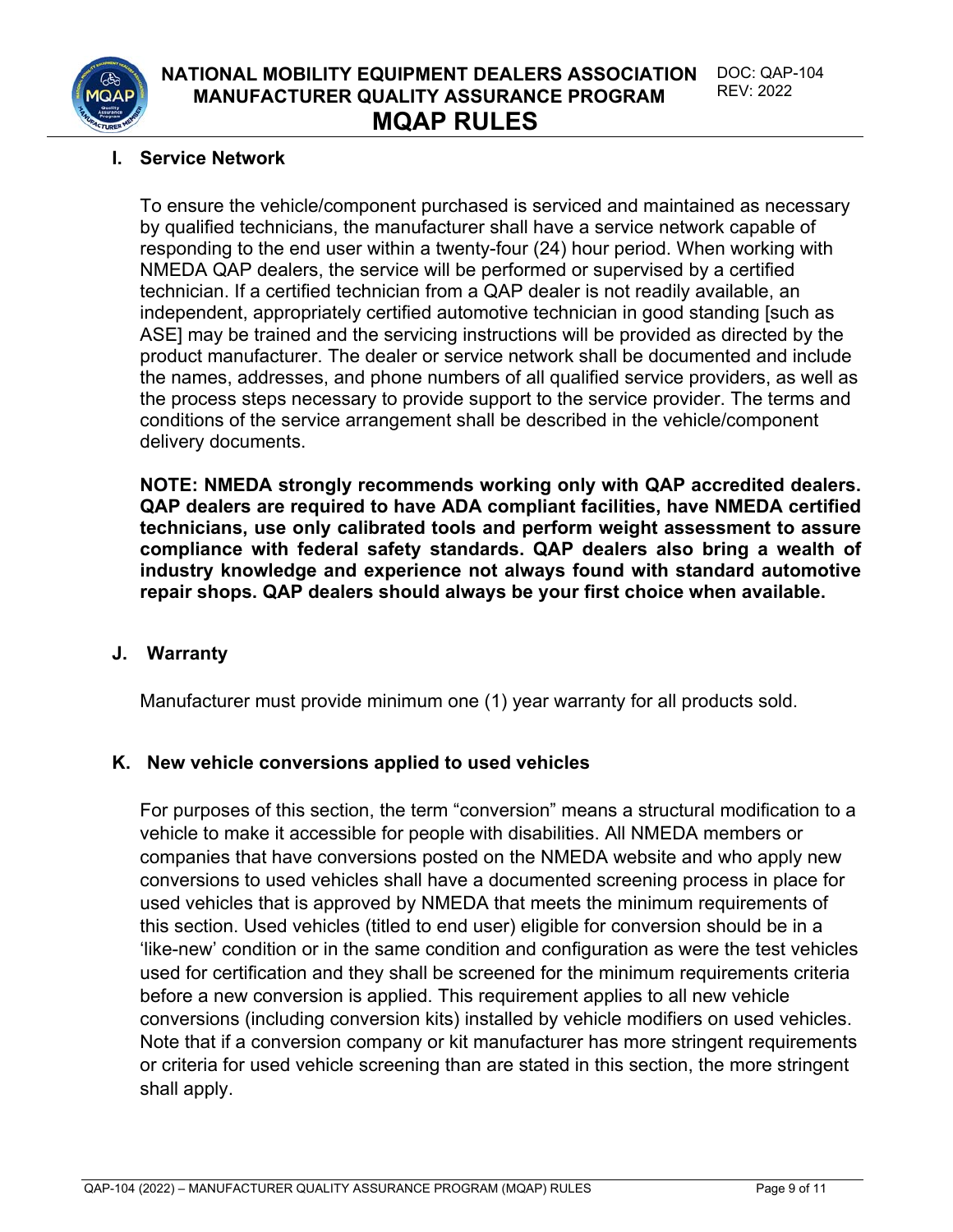

The minimum requirements for a used vehicle are:

- K1. No more than 70,000 miles
- K2. No greater than 5 years old
- K3. No after-market modifications that would impact FMVSS
- K4. All systems/equipment fully functional with no warning lights illuminated
- K5. No mechanical or equipment defects
- K6. No prior collision work to the frame or any structural damage reported
- K7. Good cosmetic condition (free of penetrated rust or corrosion)
- K8. No major accidents reported including any with airbag deployment
- K9. Clean title with no salvage, junk, flood, rebuilt, or scrap declarations
- K10. No open safety recalls that have not been performed

A documented used vehicle inspection report showing compliance to the listed items, the VIN number, and any other pertinent vehicle information shall be retained on file for at least seven (7) years with the conversion company and made available to NMEDA upon request.

All conversions applied to used vehicles are done as a vehicle modifier. That means that the person or company installing the conversion cannot knowingly make inoperative any applicable federal motor vehicle safety standard (FMVSS). Alterer (certification) labels shall not be applied to used vehicles.

#### **L. Replacement Parts Availability**

Manufacturers shall publish in their end user's documentation their corporate policy for replacement parts or functional performance equivalent parts availability. It shall clearly state the length of time these parts are expected to be available after the warranty period. Within commercial reason, manufacturers shall maintain sufficient stock or have the means to fulfill the replacement parts requests for a minimum of 10 years on modified vehicles and a minimum of 5 years for components or "nonstructural adaptive equipment" after the item is put into use or documented end of life (EOL) timeframe. Any safety related component shall have a replacement availability that matches the Original Vehicle Manufacturer's equipment it replaces. [Examples include occupant restraints, door latches, steering systems, seating systems, lifts, etc.]

#### **VII. Best Practices**

• Quality system  $-$  it is expected that the manufacturer is producing under a controlled environment with repeatable processes that result in conforming